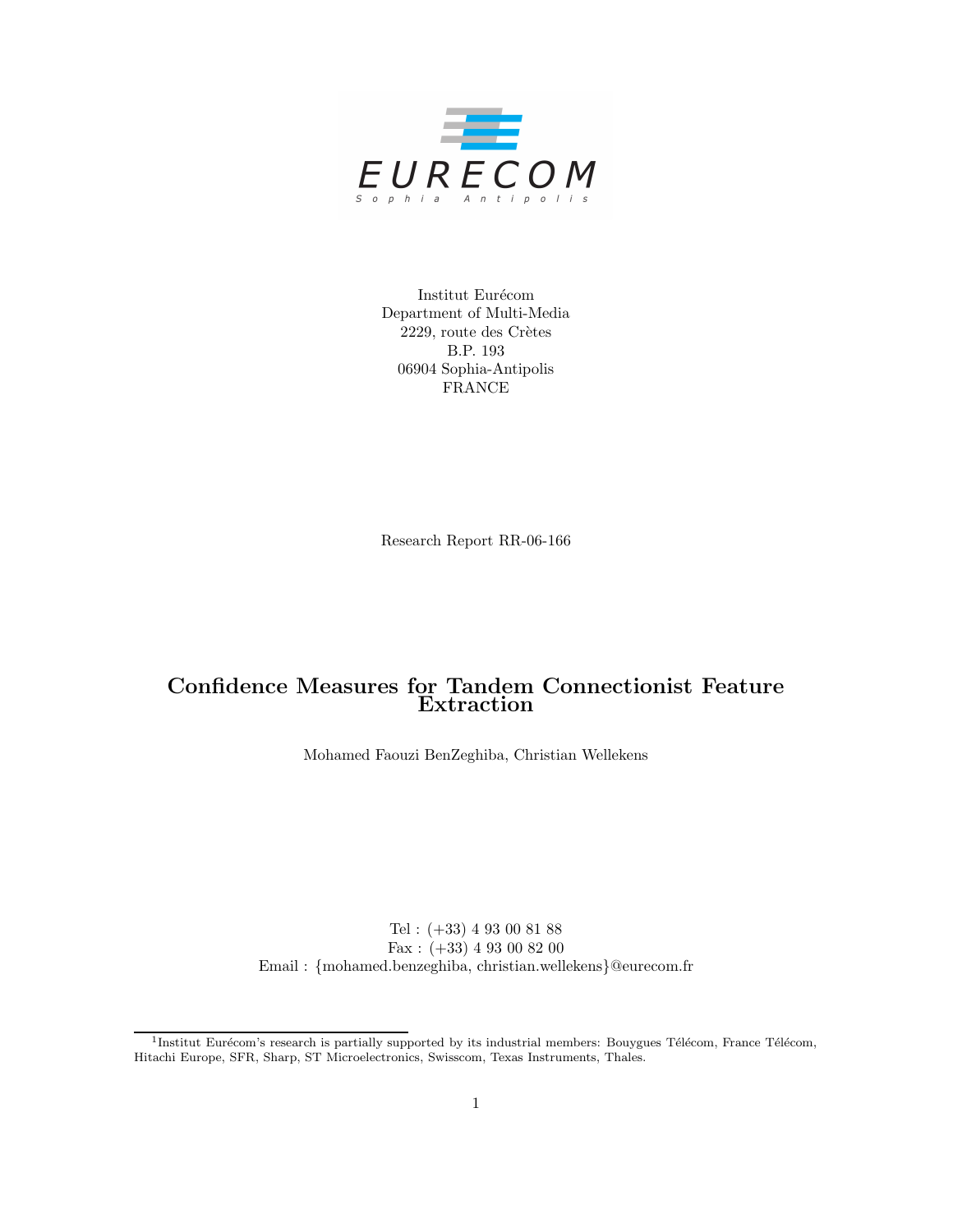# Abstract

This report proposes and compares a number of tandem-like feature extraction schemes. The proposed schemes use relative phone posteriors as confidence measures estimated from the MLP outputs directly or using Gamma function. The analysis of variances shows that the proposed tandem-like features discriminate better between phone classes than the conventional tandem features. But these capabilities are lost when the complexity of the model (number of gaussians) increases. Evaluations are conducted on TIMIT database.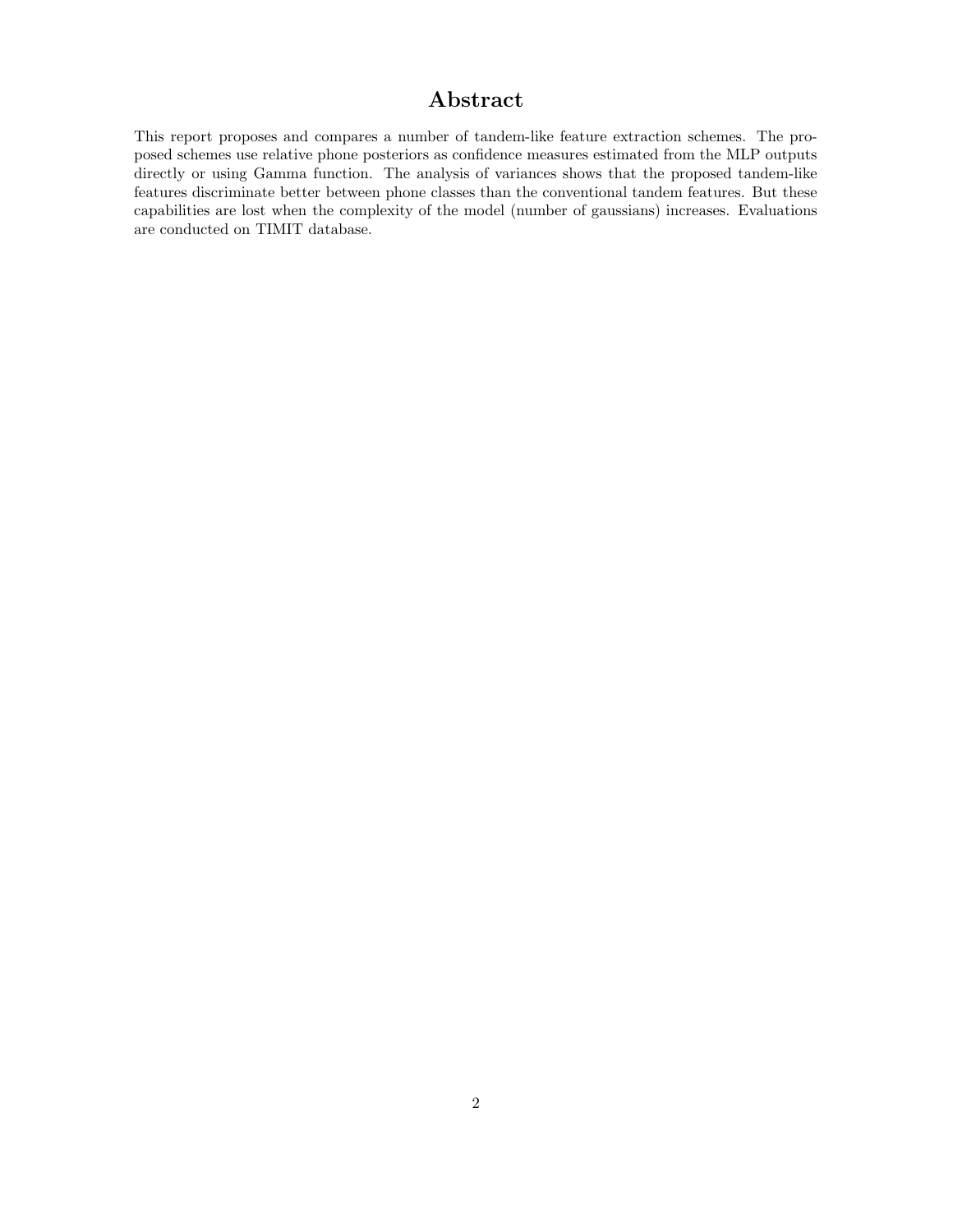## 1 Introduction

There are two advantages -among others- that make Multi-Layer Perceptrons (MLP), particularly very useful for speech recognition tasks. First, MLPs are trained to discriminate between phone classes, focusing on the critical region to learn or to model the boundaries between phonemes. Second, under certain conditions and using the one-hot encoding paradigm, the outputs of the MLP can be interpreted as a posteriori probabilities of phone classes conditioned on the input feature vector. In hybrid Hidden Markov Models/MLP (HMM/MLP) systems [1], the phone posterior probabilities estimated by the MLP outputs- are divided by the phone prior probabilities to obtain scaled likelihoods. These scaled likelihoods are then used as state or phone emission probabilities in HMM Viterbi decoding, instead of likelihood. These systems showed comparable performances with HMM/GMM systems.

Recently, MLPs are used as acoustic features extractor instead of state emission probabilities estimator [2]. In this approach, the MLP outputs are used to derive acoustic feature vectors in conventional HMM/GMM system. These features are referred to as tandem features. Here, the MLP is considered as a non-linear transformation technique that map the input feature vector to another but more discriminative feature vector based on phone posteriors estimate. If we define the posteriori probability as the probability of being correct, then an accurate estimation of the posteriors will results in a good discriminative features, which is the aim of the feature extraction components in speech recognition systems. Tandem features achieved significant improvements in the accuracy with context-independent acoustic models [2, 3, 4, 5].

More recently, to enhance the estimation accuracy of phone posteriors and hence the discriminant capabilities of tandem features, *phone gamma posteriors*<sup>1</sup> derived features are proposed [6]. They are derived using the a posteriori probability variable  $\gamma$  as defined in the HMM formalism. Compared to the previous features, the phone gamma posterior derived features showed better performances [6].

Towards better enhancement of the discriminant capabilities of tandem features, we investigate the use of local phone confidence measures (CM). These phone confidence measures are successfully used in several speech recognition applications, particularly in utterance verification [7, 8, 9]. In such applications, confidence measures are used to quantify how well the acoustic model matches the acoustic data. In this work, these confidence measures are used to enhance the discriminant capabilities of the tandem features.

The rest of the report is organized as follows: Section 2 describes the conventional tandem features extraction approach as well as the phone gamma derived features. Section 3 describes the use of confidence measures to enhance tandem and phone gamma features. Speech databases and the experimental set-up are described in Section 4. Section 5 discussed the evaluation results. Finally we give some conclusions and guidelines for future work.

# 2 Tandem feature extraction

Figure 1 illustrates the general Block-diagram of tandem features extraction procedure. The only difference between the approaches that will be discussed in this paper, is that the phone posteriors are postprocessed differently. So, the goal of this report is to investigate a number of posterior postprocessing schemes in order to enhance the tandem features. In this section, we will describe briefly the conventional tandem features, and the phone gamma derived features. In the next section we will discuss the use of confidence measures.

#### 2.1 Conventional tandem features

In the conventional tandem approach [2], first an MLP is trained to estimate phone posteriori probabilities  $P(q_t^k|x_t)$  of each phone  $q^k$  conditioned on the input feature vector  $x_t$  at time t. This

<sup>&</sup>lt;sup>1</sup>We suppose that one state corresponds to one phone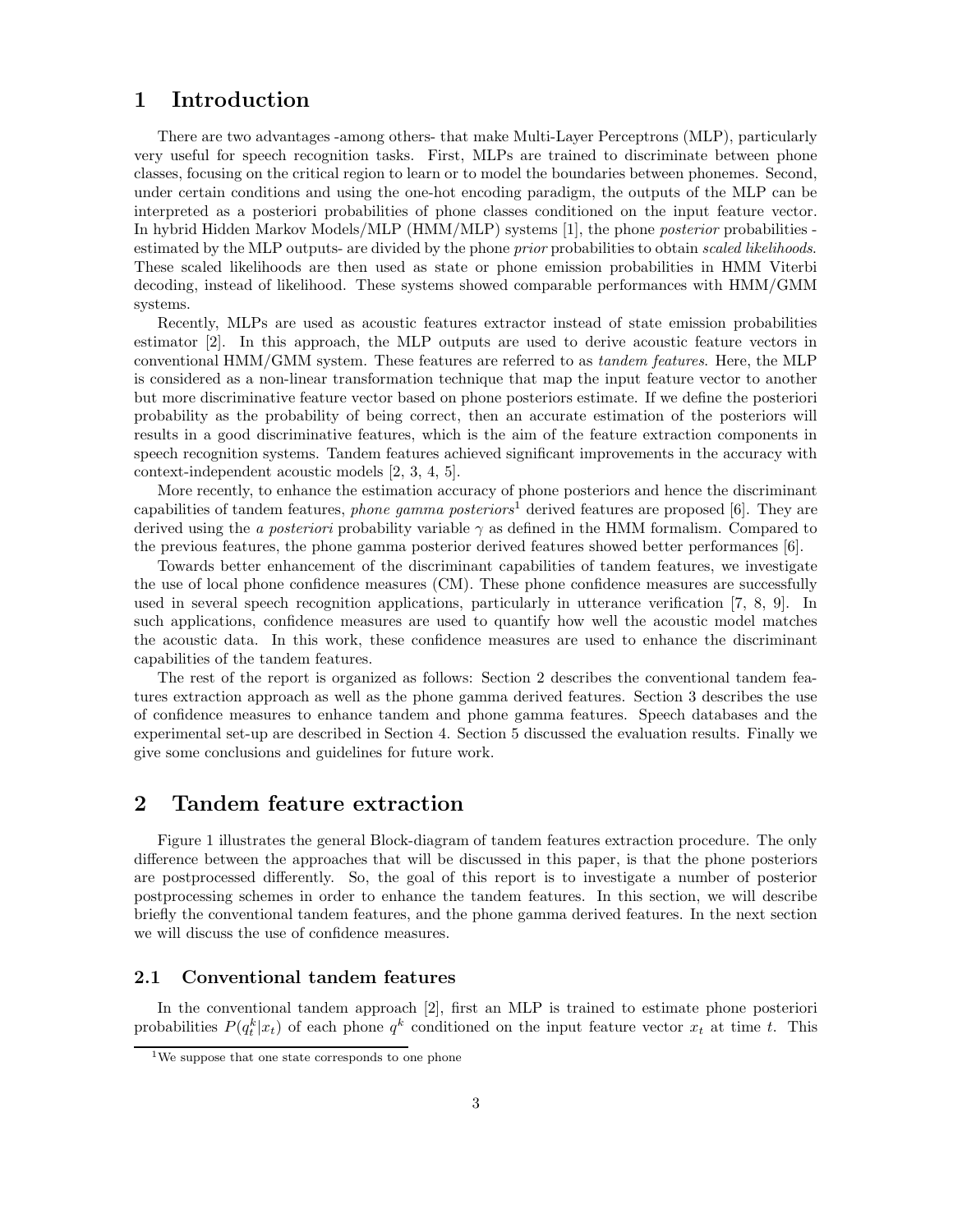

Figure 1: Block-diagram of the connectionist feature extraction

is done by using softmax activation function in the output layer of the MLP. Because the shape of the posterior distribution is sharp, they have to be gaussianized, so they can be modeled by an HMM/GMM model. The gaussianization is performed by taking the logarithm of these posteriors. The transformed phone posteriors are then decorrelated using the Karhunen-Loeve Transform (KLT). Another technique to derive the tandem features is to use the estimate of the MLP outputs before softmax (i.e., linear outputs). These estimates have a gaussian-like distribution. So, they do not need to be gaussianized, but still they need to be decorrelated using KLT. In both cases, the obtained features (after KLT) are then used in HMM/GMM system.

#### 2.2 Phone gamma posteriors derived features

In this approach [6], the local phone posteriors  $P(q_t^k|x_t)$  are postprocessed to generate phone gamma posteriors using gamma recursion as defined in the HMM formalism [10]. The phone gamma posterior  $\gamma(i,t)$  is defined as the posterior probability of being in phone  $q^i$  at time t, given the observation sequence  $x_t^T$  and the HMM model M. The variable  $\gamma(i,t)$  can be expressed as follows:

$$
\gamma(i,t) = P(q_t^i | x_1^T, M) \tag{1}
$$

As it can be observed, the estimation of gamma takes into account all the observation sequence and a priori information (if there is any) about the model  $M$ . It has been shown in [6], that when the model  $M$  is ergodic with uniform transition probabilities (i.e., no use of any a priori information), the phone gamma posteriors,  $\gamma(i, t)$  is simply the **normalized scaled likelihood** defined as follows:

$$
\gamma(i,t) = \frac{\frac{P(q_t^i|x_t)}{P(q_i)}}{\sum_{k=1}^K \frac{P(q_t^k|x_t)}{P(q^k)}}\tag{2}
$$

where K is the number of phones and  $P(q^k)$  is the a priori probability of the phone  $q^k$ . These phone gamma posteriors (as defined in (2)) will be gaussianized and decorrelated using logarithm and KL transforms, respectively. The obtained features are then used as input feature vectors to the HMM/GMM system. These features will be referred to as gamma derived features.

## 3 The use of confidence measures

To enhance the discriminant capabilities of a feature vector, the feature associated with the best phone should contribute more to the discriminant information convoyed by the feature vector. In other words, the relative "goodness" of the best phone compared to the other phones has to be enhanced. To achieve this goal, we have used some online normalization techniques. These normalization techniques can be considered as a confidence measure that tell us how good a feature vector discriminate between the best phone and the other phones. Similar techniques have been used in speaker and utterance verification tasks [11, 12, 13].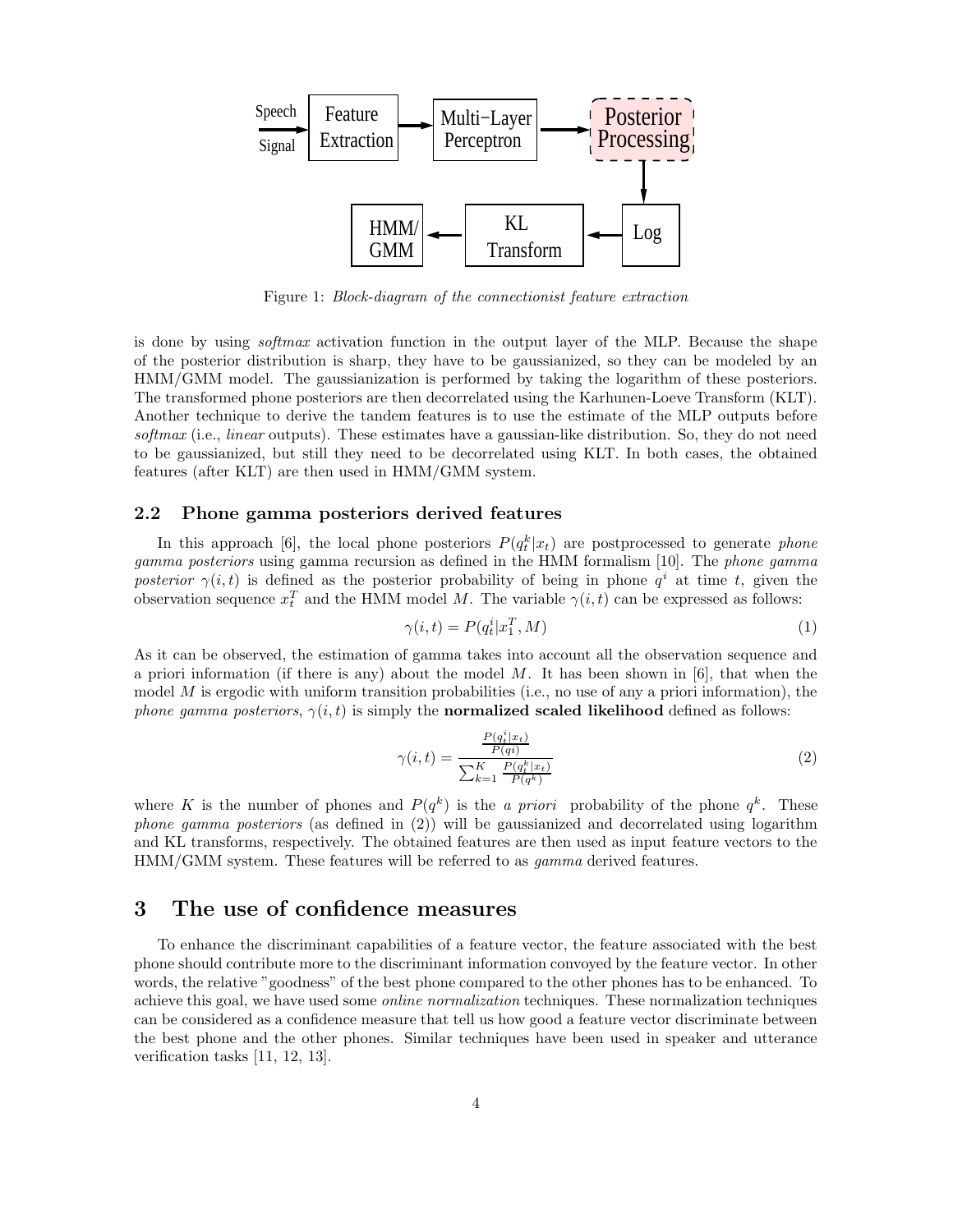#### 3.1 Relative phone gamma posterior derived features

The normalization factor  $\left(\sum_{k=1}^K\right)$  $P(q_t^k|x_t)$  $\frac{\Gamma(q_t^k|x_t)}{P(q^k)}$  in (2) is the sum of scaled likelihoods over all phones. However, this factor is dominated by the few highest values, corresponding to phones that are not easily separable from the best phone (under the actual MLP architecture and training procedure). In this work, we propose to increase the contribution of the normalization factor using *online phone* cohort normalization. There are several criteria for phone cohort selection. In our case, the gamma function in (2) is approximated as follows:

$$
\gamma(i,t) \approx \frac{\frac{P(q_t^i|x_t)}{P(q_i)}}{\left(\sum_{j \in C_j} \frac{P(q_t^j|x_t)}{P(q^j)}\right)^{\frac{1}{N}}}
$$
\n(3)

where N is the size of the phone cohort  $C_i$ . It is worth mention here, that the size N of the cohort will depend on the performance of the MLP (i.e.; how good the posterior estimates are). If  $N$  equals 1, then the gamma function in (2) will be approximated as follows:

$$
\gamma(i,t) \approx \frac{\frac{P(q_t^i | x_t)}{P(q_i)}}{\max_{1 \le k \le K} \frac{P(q_t^k | x_t)}{P(q^k)}}\tag{4}
$$

where K is the number of phones. This is equivalent to the Higgins criterion  $[12]$  used in speaker verification. This will enhance the relative goodness of the feature associated with the best phone. After normalization, the obtained feature vector is then used to derive tandem features using logarithm and KL transforms, respectively. These features will be referred to as relative gamma derived features. A modified version of the schemes defined in (3) and (4) is to deprive the cohort of the best phone from including the best phone itself. In case of (4), for example, this means that the normalization factor for the best phone will be the scaled likelihood of the second best phone. The obtained features will be referred to as *modified relative gamma* derived features.

#### 3.2 Relative phone posterior derived features

In this scheme, the phone posteriors estimated by the MLP are normalized before using the logarithm. We performed the same online-normalization techniques described above. That is, the relative posterior  $RP(i, t)$  of phone  $q<sup>i</sup>$  at time t is expressed as follows:

$$
RP(i,t) = \frac{P(q_t^i|x_t)}{\left(\sum_{j \in C_j} P(q_t^j|x_t)\right)^{\frac{1}{N}}}
$$
\n
$$
(5)
$$

If N equal 1, then each phone posteriori probability  $P(q_t^k|x_t)$  will be divided by the best posteriori probability at time  $t^2$ . These  $RP(i, t)$  values are used as an input feature vectors to the HMM/GMM system after gaussianization and decorrelation using logarithm and KL transforms, respectively. These features will be referred to as relative posterior derived features. When the best phone is not included in the cohort, the obtained features are referred to as modified relative posterior derived features.

## 4 Database and Experimental set-up

The performances evaluation of different features described above are conducted using TIMIT database. The training set contains all the si and sx sentences, making a total of 3696 utterances.

<sup>2</sup>This confidence measure was presented first in [9] and used as emission probabilities in HMM/ANN system for utterance verification task.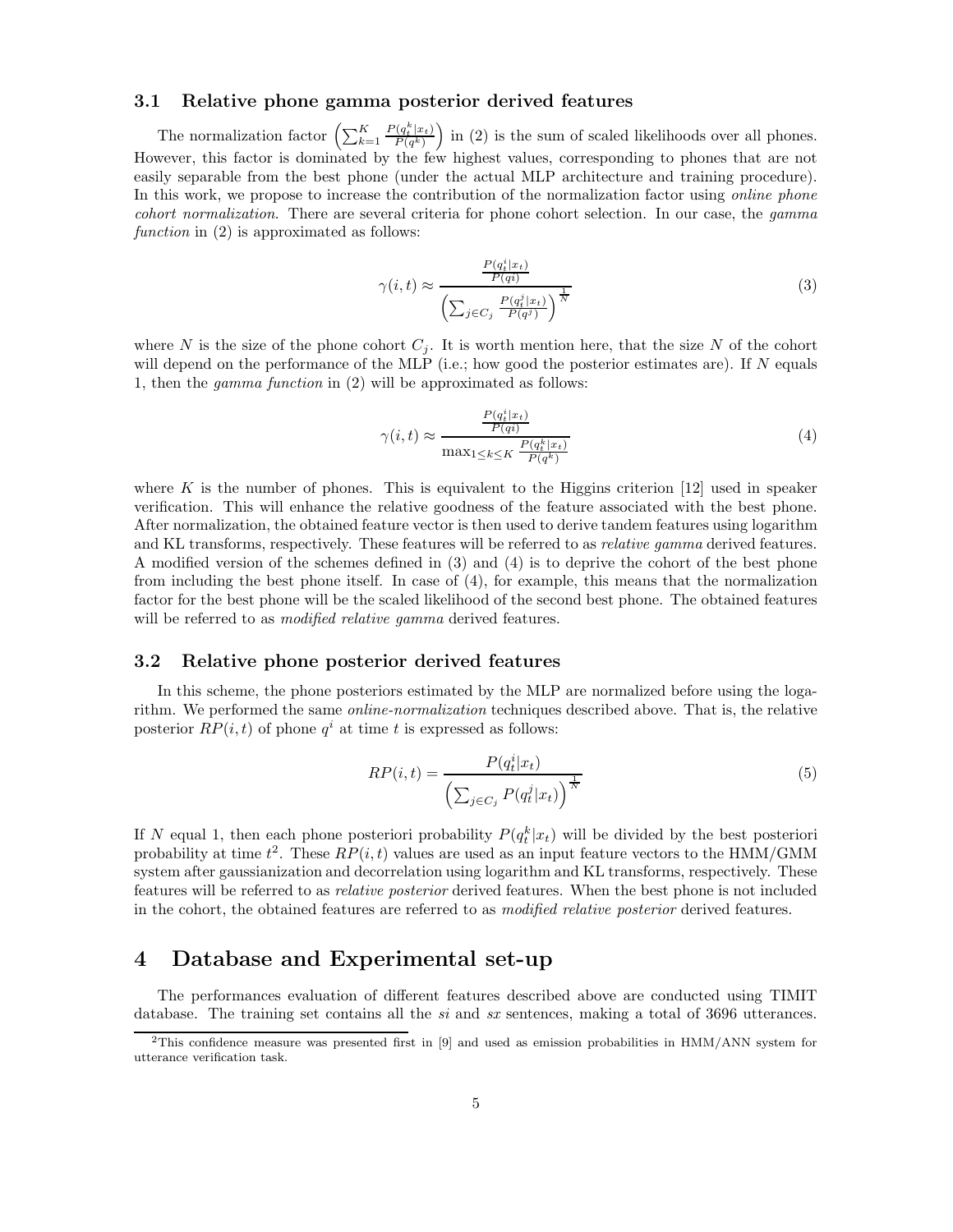For testing, we have used both the standard core test set which contains 192 and the extended test set which contains 1680 utterances. The acoustic feature vectors used to train the MLP consist of 13 MFCC with their first and second order derivatives resulting in 39 coefficients. These coefficients are calculated every 10 ms over 30 ms window, The MLP which is used to estimate the posteriors consists of 351 input units with 9 consecutive frames, 500 hidden units and 48 output units, such that each output is associated with a specific phoneme. During the MLP training, 30% of the training data is used as cross-validation set. To have the same complexity for all the HMM/GMM models and make the results comparable, the dimension of the tandem feature vector is reduced to 39 features. The HMM/GMM context-independent model consists of 48 left-to-right HMM phone models. Each HMM phone model has 3 states with 12 mixtures/state. The test is performed on the reduced phone set containing 39 phones [14]. The experiments are conducted using HTK Toolkit [15].

#### 4.1 ANOVA analysis

To evaluate the discriminant capabilities of different tandem-like features as well as MFCC features, we used the analysis of variance (ANOVA) technique. Because we are interested only in the phone information (variation), the total variation can be then decomposed as follows [16]:

$$
\sum_{total} = \sum_{between_{p}bone} + \sum_{within_{p}home} \tag{6}
$$

where

$$
\sum_{total} = \frac{1}{N} \sum_{p} \sum_{i} (X_{pi} - \overline{X}_{..})^{t} (X_{pi} - \overline{X}_{..})
$$
\n(7)

$$
\sum_{between_{p}home} = \sum_{p} \frac{N_{p}}{N} (X_{p.} - \overline{X}_{..})^{t} (X_{p.} - \overline{X}_{..})
$$
\n(8)

$$
\sum_{within_{p}hone} = \frac{1}{N} \sum_{p} \sum_{i} (X_{pi} - \overline{X}_{p.})^{t} (X_{pi} - \overline{X}_{p.})
$$
\n(9)

where  $N_p$  is the number of frames associated with the phone p and N is the total number of frames.  $\overline{X}$ . and  $\overline{X}_p$  are the total and phone mean vectors, respectively. The contribution of the phone variation is then computed as the  $trace(\sum_{between_{p}bone})/trace(\sum_{total})$ . The higher is the contribution, the better are the features. All the features are normalized to have zero mean and unit variance. Table (1) reports the ANOVA results.

| <b>FEATURES</b>              | PHONE CONTRIBUTION |  |
|------------------------------|--------------------|--|
| <b>MFCC</b>                  | 14.5%              |  |
| Tandem (softmax)             | 17.3%              |  |
| Tandem (Linear)              | 17.2%              |  |
| Tandem (Gamma)               | 17.3%              |  |
| Tandem (Rel. Gamma $(N=1)$ ) | 17.3%              |  |
| Tandem (Mod. Rel. Gamma)     | $21.0\%$           |  |
| Tandem (Rel. Post $(N=1)$ )  | 17.3%              |  |
| Tandem (Mod. Rel. Post)      | $21.4\%$           |  |

Table 1: The contribution percentage of the phone variation to the total variation for MFCC and different tandem-like features. Rel. and Mod. mean relative and modified.

The results confirm that tandem features are more discriminant than MFCCs. The results indicate also, that the discriminant capabilities of the modified relative gamma and the modified relative posterior derived features are better than those of conventional tandem extraction schemes. So, the use of these two features might yield to better performance.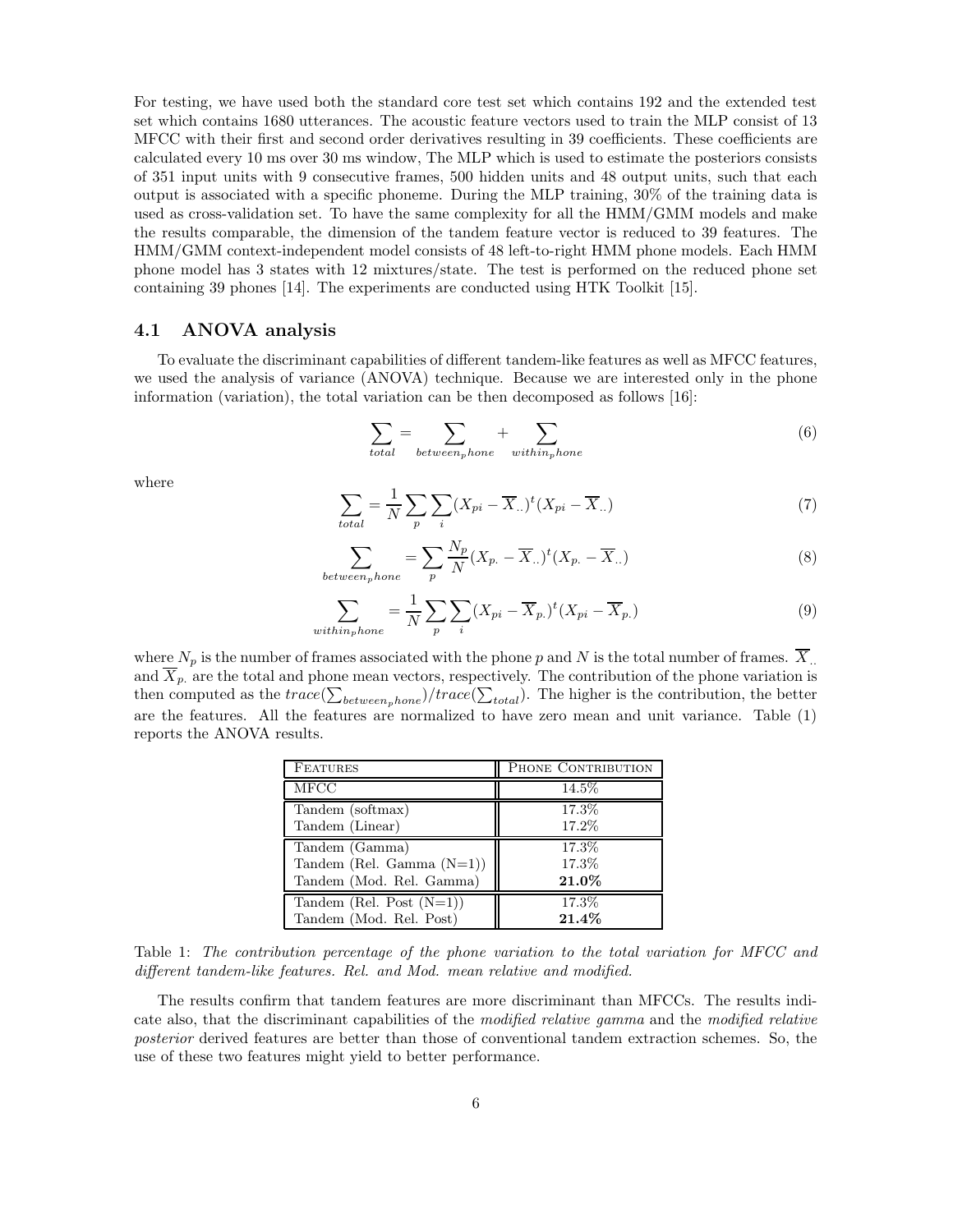# 5 Evaluation results & discussion

#### 5.1 Conventional tandem features

The first set of experiments compare the performance of the approaches described in Section (2). Results are reported in Table (2). The first line corresponds to the standard HMM/GMM system trained with MFCC features. The results show that phone gamma posteriors derived features are

| <b>FEATURES</b>  | <b>EXTENDED SET</b> | CORE SET |
|------------------|---------------------|----------|
| MFCC             | 64.1\%              | $63.0\%$ |
| Tandem (softmax) | 67.7%               | 66.1\%   |
| Tandem (Linear)  | 68.5%               | 67.0%    |
| Tandem (Gamma)   | 68.2%               | $66.8\%$ |

Table 2: Accuracy of standard HMM/GMM systems using MFCC and conventional tandem-like features.

slightly better than *softmax* derived features. This confirm what was reported in [6]. But the best results are obtained by the linear derived features. Although, there is no significance differences between all tandem features. The results show also that tandem features perform significantly better than standard MFCC features.

#### 5.2 The use of confidence measures

In Figure (2), we plot the variations of the accuracy as a function of the size of the phone cohort. We have found for  $N = 1$ , that the *relative gamma posteriors* derived features perform worse than their modified schemes. So, only features derived using the modified relative gamma posteriors. It can be seen that features with  $N = 1$  perform marginally better. Because of this finding, only *relative* posteriors and their modified scheme derived features with  $N = 1$  are evaluated (see equ: 5). Table (3) reports the accuracy of the proposed schemes described in Section (3).



Figure 2: The variation of the accuracy as a function of the size of the phone cohort on both the core set and the extended set using the modified relative gamma posteriors derived features.

There are several observations that can be made from these results. First, the use of the relative gamma and relative posteriors derived features did not improve the performance, even marginally, contrary to their modified schemes. A possible reason is that by using the estimate of the best phone (scaled likelihood or posterior probability) as normalization factor, we are giving the same importance to all features, making the discriminant capabilities of the feature vector unchanged. In the modified schemes, the normalization is done in such a way that it gives more importance to the best phone, which increases the discriminant capabilities of the feature vector.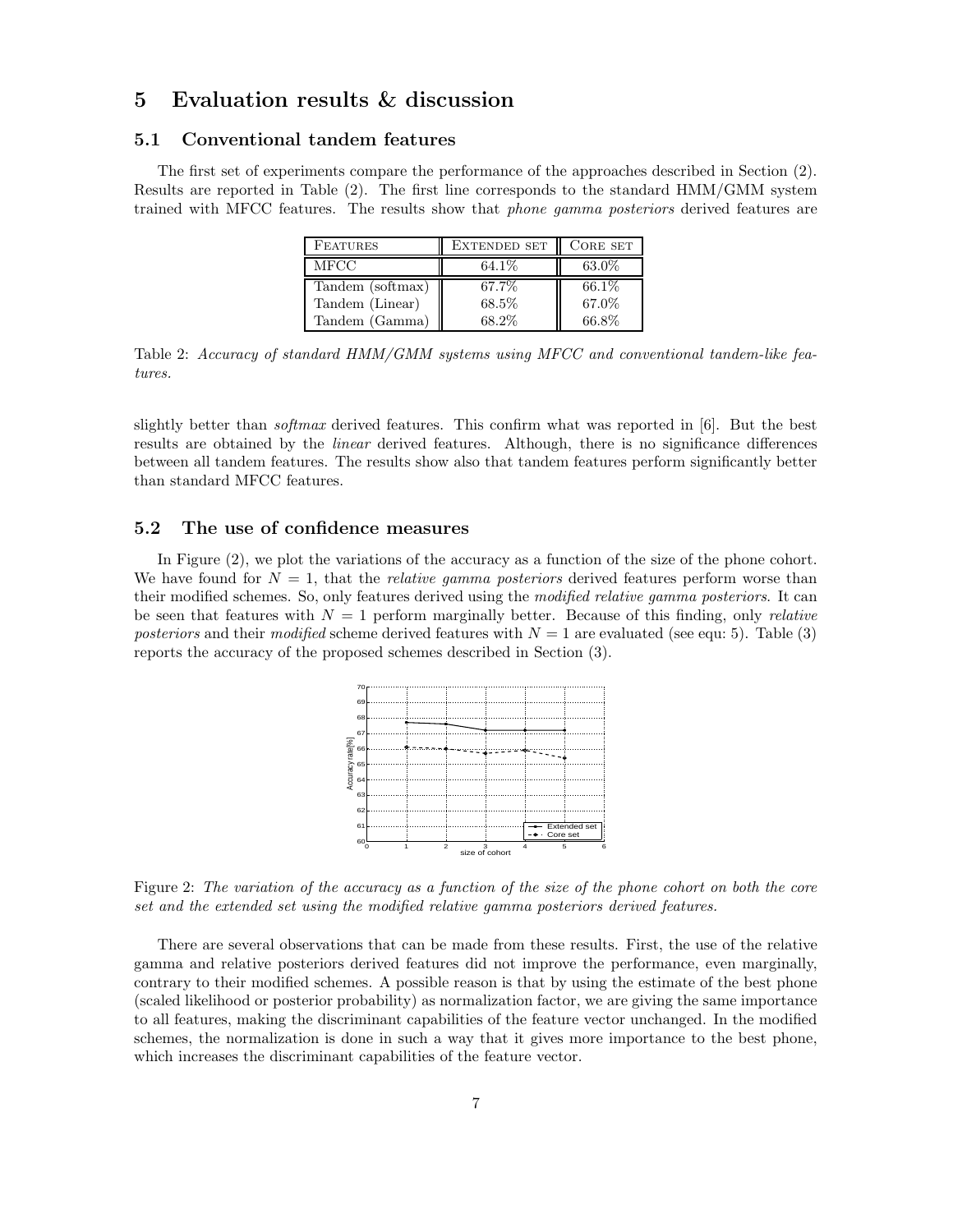| <b>FEATURES</b>          | <b>EXTENDED SET</b> | CORE SET |
|--------------------------|---------------------|----------|
| Tandem (Relative Gamma)  | 67.7%               | 66.2%    |
| Tandem (Mod. Rel. Gamma) | 68.1%               | 66.6%    |
| Tandem (Relative Post)   | 67.8%               | 66.3%    |
| Tandem (Mod. Rel. Post)  | 68.1%               | 66.5%    |

Table 3: Accuracy of standard HMM/GMM systems using confidence measure derived features.

However, the improvement obtained by the modified relative gamma and modified relative posterior derived features is far from what we would expected. As there are no significant differences in the performance compared to the linear derived features. A possible reason is that, in ANOVA, the distribution of phone samples is assumed to be mono-gaussian, while in HMM/GMM model, the same distribution is modeled by  $(3 \times 12)$  gaussians. Such modeling seems to be more effective for the other tandem-like features than for the proposed ones. To check further this explanation, we have evaluated the best three tandem-like features with different number of gaussians/state. Results are plotted in Figure (3). It can be seen that the difference in the performance between the proposed features and



Figure 3: Accuracy variation as a function of the complexity of the HMM/GMM systems. The evaluated features are linear, modified relative gamma and modified relative posterior derived features.

the linear derived features is significantly large with 1 gaussian/state. But this difference tend to be negligible with an increasing number of gaussians/state.

Finally, it has been found in [5, 6], that by concatenating tandem and gamma based features with the baseline features (e.g.,MFCC) the performance can be improved. We have conducted an experiment where we have concatenated the baseline MFCC features with the different features presented in this paper. The resulting feature vectors (39+39 coefficients) are then used in the HMM/GMM system. The results are reported in Table (4). The results show no difference in the performance between different features on the extended set but on the core set the phone gamma derived features perform the worse.

## 6 Conclusion and Future work

Confidence Measures derived from the MLP outputs are successfully used in many speech recognition tasks. In this paper, we have investigated the use of relative posterior confidence measure (derived from the MLP outputs directly or using gamma function) to enhance the discriminant capabilities of the conventional tandem features. Analysis of variances has shown that the proposed variants of the tandem features discriminate better between phone classes. But these capabilities are lost with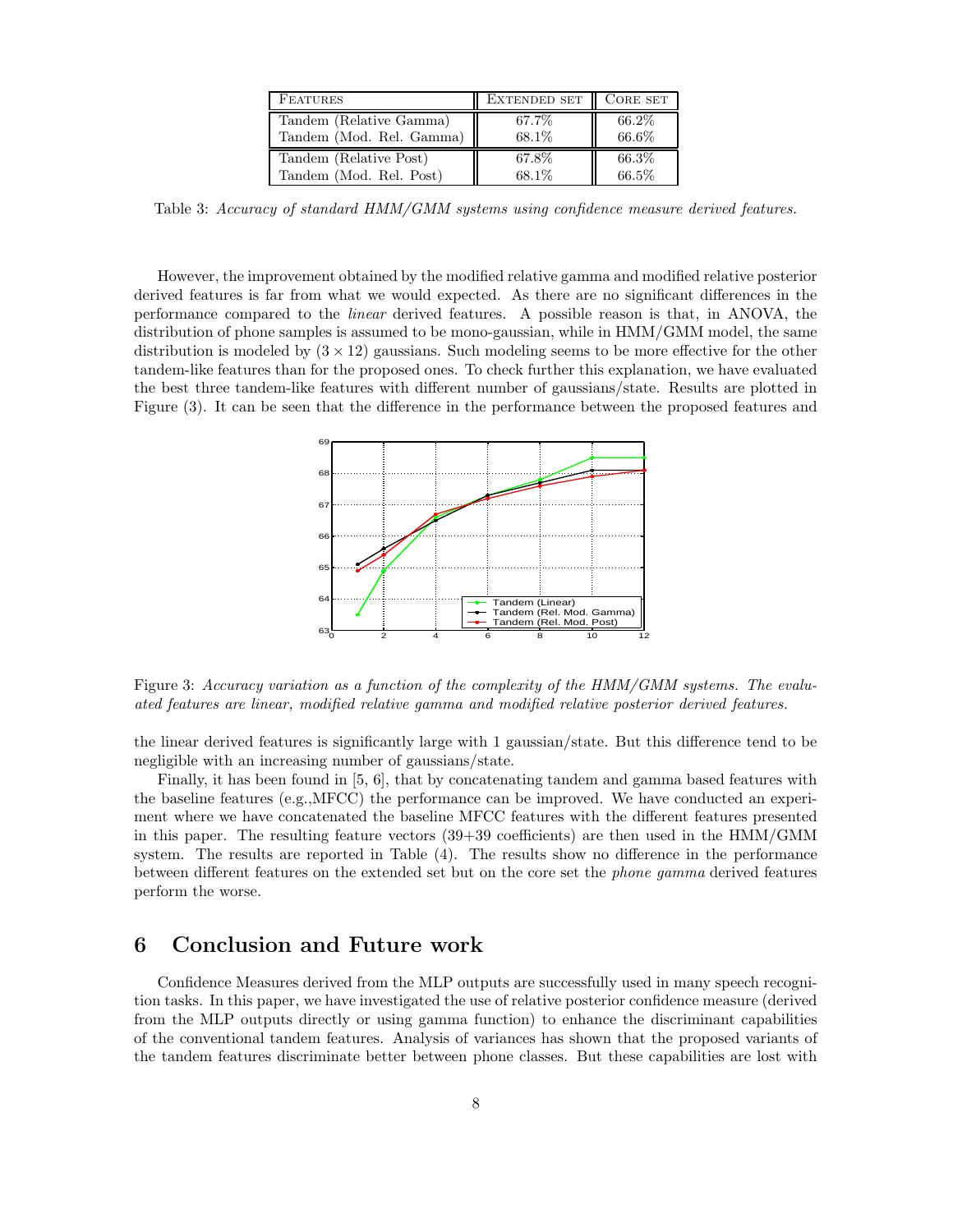|                          | <b>EXTENDED SET</b> | CORE SET |
|--------------------------|---------------------|----------|
| $MFCC+T(\text{softmax})$ | 69.1%               | 67.7%    |
| $MFCC+T(Linear)$         | 69.2%               | 67.5%    |
| $MFCC+T(Gamma)$          | 69.2%               | 66.6%    |
| MFCC+T(Mod. Rel. Gamma)  | 69.2%               | 67.2%    |
| $MFCC+T(Mod. Rel. Post)$ | 69.3%               | 67.4%    |

Table 4: Accuracy of standard HMM/GMM system using different tandem-like features concatenated with the baseline MFCC features.

an increasing number of gaussians/state, making them a good tradeoff between the accuracy and the complexity of the model.

# 7 Acknowledgments

The authors would like to thank Vivek Tyagi for fruitful discussion. This work is supported by the EC  $6^{th}$  Framework project DIVINES under the contract number FP6-002034.

# References

- [1] H. Bourlard, N. Morgan "Connectionist Speech Recognition: A Hybrid Approach" Kluwer Acadamic Publishers, Boston, 1994.
- [2] H. Hermansky, D. P. W. Ellis and S. Sharma "Connectionist Feature Extraction for Conventional HMM systems" proceedings of ICASSP'00, Istanbul, turkey.
- [3] D. W. P. Ellis, R. Singh and S. Sivadas, "Tandem Acoustic Modeling In Large Vocabulary Recognition" proceeding of ICASSP'01 Salt Lake City, 2001.
- [4] S. Sivadas and H. Hermansky "Hierarchical Tandem Feature Extraction" proceedings of ICASSP'02, Orlando, Florida, USA.
- [5] Q. Zhu, B. Chen, N. Morgan and A. Stolcke "On Using MLP Features In LVCSR" ICSLP'04,
- [6] H. Bourlard, S. Bengio, M. M. Doss Q. Zhu, B. Mesot and N. Morgan " Towards Using Hierarchical Posteriors For Flexible Automatic Speech Recognition Systems" DARPA RT-04 Workshop, November 2004
- [7] G. Williams and S. Renals, "Confidence measures for hybrid HMM/ANN speech recognition," Proceedings of Eurospeech'97, pp. 1955-1958, 1997.
- [8] G. Bernardis and H. Bourlard, "Improving Posterior Based Confidence Measures in Hybrid HMM/ANN speech recognition systems", Proc. of Intl. Conf. on Spoken Language Processing (Sydney), pp. 775-779, 1998.
- [9] E. Mengusoglu and C. Ris " Use of Acoustic Priori Information for Confidence Measure in ASR Applications", EUROSPEECH'01, pages 2557-2560
- [10] L. Rabiner and B. H. Juang " Fundamentals of Speech Recognition". Prentice Hall
- [11] A. E. Rosenberg and S. Parthasarathy "Speaker Background Models for Connected Digit Password Speaker Verification" Proceeding of ICASSP'96, pages 81-84.
- [12] A. Higgins, L. Bahler and J. Porter "Speaker Verification using Randomized Phrase Prompting". Digital Signal Processing, vol. 1, pages 89-106.
- [13] A. M. Ariyaeeinia and P. Sivakuaran "Analysis and Comparison of Score Normalization Methods For Text-Dependent Speaker Verification" EUROSPEECH'97, pages 1379-1382.
- [14] K. F. Lee and H. W. Hon, "Speaker Independent Phone Recognition using Hidden markov Models" IEEE Trans. Acous. Speech and Signal, 37(11).